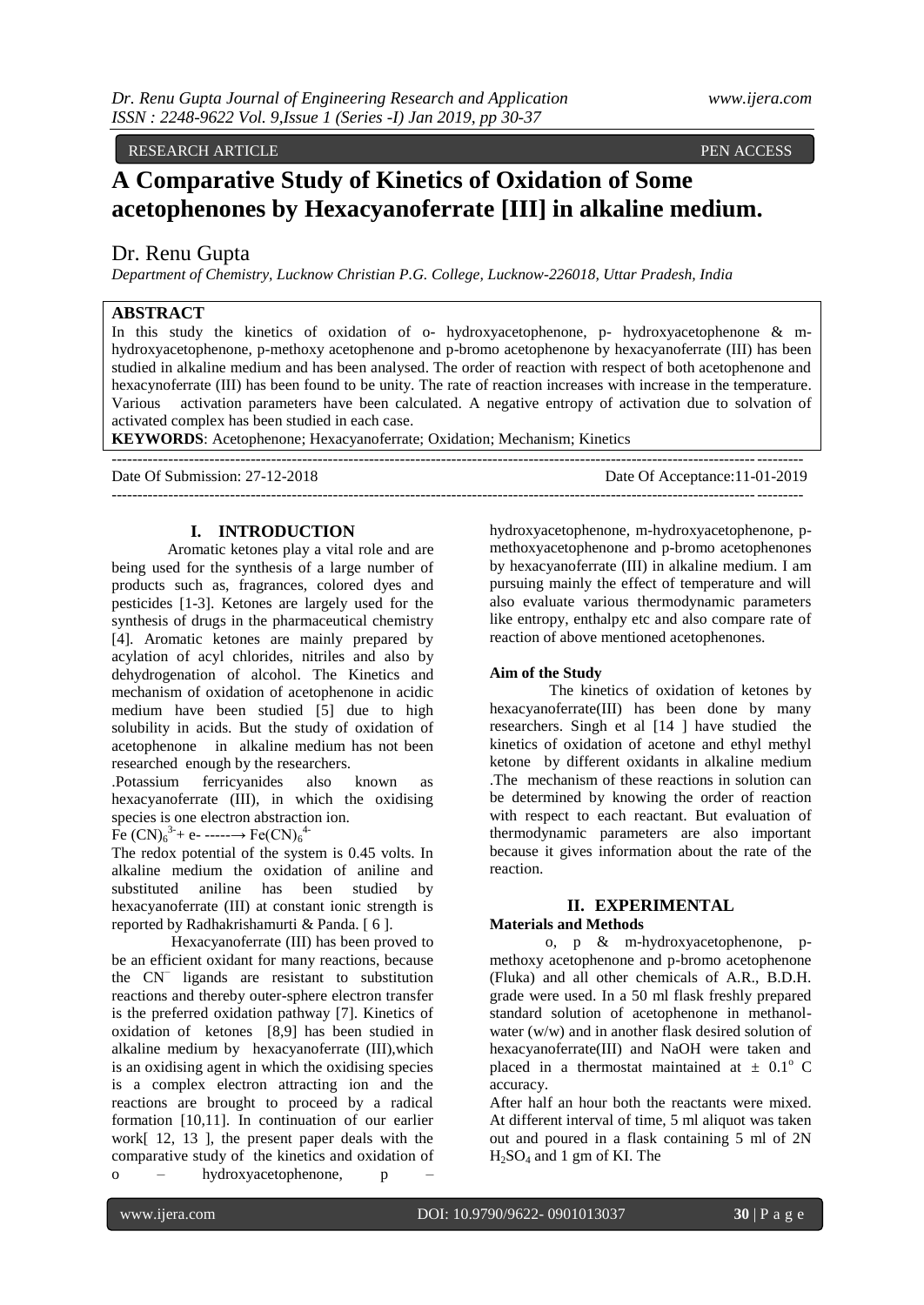unreacted  $K_3Fe(CN)_6$  was estimated by titrating the liberated iodine against standard sodium liberated iodine against standard thiosulphate solution, using starch as an indicator.

2 Fe(CN)<sup>6</sup> 3- + 2I-- 2Fe (CN)4-- + I<sup>2</sup>

#### **III. RESULT AND DISCUSSION**

Under pseudo conditions [aceto]>  $>[Fe(CN)<sub>6</sub>]$ <sup>3-</sup>, the data collected at varying concentration of [acetophenones] at constant concenteration of  $[Fe(CN)_6]^3$  and at constant Ionic

Strength show first order dependence .Under such conditions the reaction of all acetophenones are studied at 20°C, 25°C, 30°C, 40°C & 45°C. The summarized results in Table (1-5) show that the reaction rate increases with the increase in Temperature. Energy of activation has been calculated from the slopes of linear plots (Fig. 1-5) between  $\log k_1$  and 1/T. The values of the curves has been shown in Table (6) for each acetophenone.

#### **Table 1 Effect of Temperature on o-hydroxy acetophenone oxidation**

 $[K_3Fe(CN)_6] = 2 \times 10^{-2} M$ , [NaOH]= 0.25 M, [Methanol] = 20% (v/V),  $\mu$ =0.5 M,

| Temperature $(^{\circ}C)$                         | $1/T \times 10^3$                                 | $k_1 \times 10^4$ | $4 + log k_1$ |  |  |  |
|---------------------------------------------------|---------------------------------------------------|-------------------|---------------|--|--|--|
|                                                   | [o-hydroxy acetophenone] = $2.0 \times 10^{-2}$ M |                   |               |  |  |  |
| 25                                                | 3.36                                              | 1.47              | 0.167         |  |  |  |
| 30                                                | 3.30                                              | 2.07              | 0.316         |  |  |  |
| 35                                                | 3.25                                              | 3.33              | 0.522         |  |  |  |
| 40                                                | 3.19                                              | 3.71              | 0.569         |  |  |  |
| [o-hydroxy acetophenone] = $2.5 \times 10^{-2}$ M |                                                   |                   |               |  |  |  |
| 25                                                | 3.36                                              | 1.70              | 0.230         |  |  |  |
| 30                                                | 3.30                                              | 2.80              | 0.447         |  |  |  |
| 35                                                | 3.25                                              | 3.86              | 0.587         |  |  |  |
| 40                                                | 3.19                                              | 5.63              | 0.751         |  |  |  |
| [o-hydroxy acetophenone] = $3.3 \times 10^{-2}$ M |                                                   |                   |               |  |  |  |
| 25                                                | 3.36                                              | 2.34              | 0.369         |  |  |  |
| 30                                                | 3.30                                              | 3.35              | 0.525         |  |  |  |
| 35                                                | 3.25                                              | 4.79              | 0.680         |  |  |  |
| 40                                                | 3.19                                              | 7.56              | 0.879         |  |  |  |
| [o-hydroxy acetophenone] = $5.0 \times 10^{-2}$ M |                                                   |                   |               |  |  |  |
| 25                                                | 3.36                                              | 3.54              | 0.549         |  |  |  |
| 30                                                | 3.30                                              | 5.31              | 0.725         |  |  |  |
| 35                                                | 3.25                                              | 7.63              | 0.883         |  |  |  |
| 40                                                | 3.19                                              | 14.0              | 1.150         |  |  |  |



M, µ=0.5 M,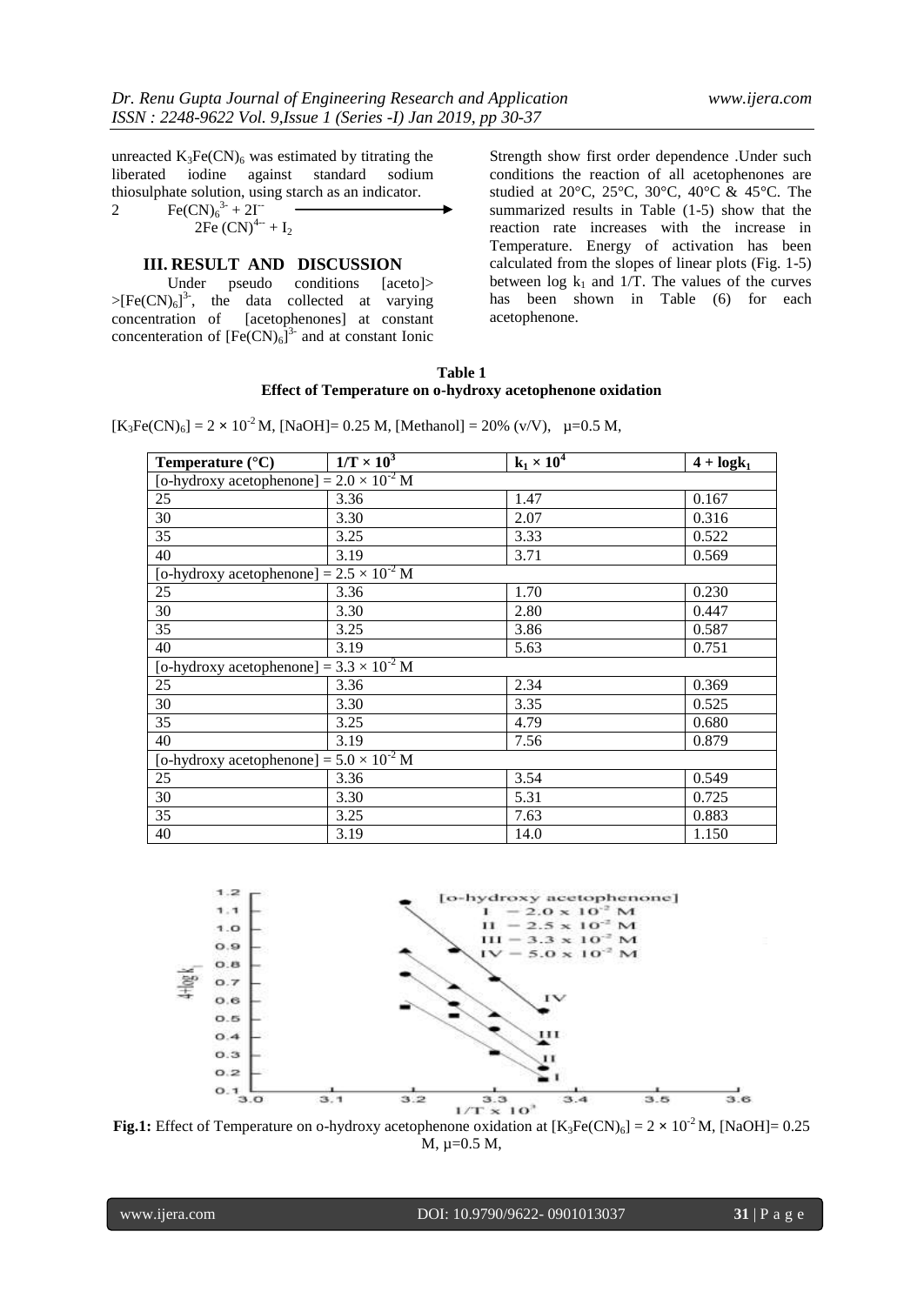|                                                            |                                                                   |                   | Table 2           |     |  |
|------------------------------------------------------------|-------------------------------------------------------------------|-------------------|-------------------|-----|--|
| Effect of Temperature on p- hydroxy acetophenone oxidation |                                                                   |                   |                   |     |  |
|                                                            | $[K_3Fe(CN)_6] = 2.5 \times 10^{-3} M$ , [NaOH]= 0.25 M, µ=0.5 M, |                   |                   |     |  |
|                                                            | <b>Temperature</b> $(^{\circ}C)$                                  | $1/T \times 10^3$ | $k_1 \times 10^4$ | 4 + |  |

| <b>Temperature</b> $(^{\circ}C)$                  | $1/T \times 10^3$                                 | $k_1 \times 10^4$ | $4 + log k_1$ |  |  |  |
|---------------------------------------------------|---------------------------------------------------|-------------------|---------------|--|--|--|
|                                                   | [p-hydroxy acetophenone] = $2.0 \times 10^{-2}$ M |                   |               |  |  |  |
| 25                                                | 3.36                                              | 2.10              | 0.320         |  |  |  |
| 30                                                | 3.30                                              | 2.80              | 0.447         |  |  |  |
| 35                                                | 3.25                                              | 3.29              | 0.517         |  |  |  |
| 40                                                | 3.19                                              | 4.48              | 0.651         |  |  |  |
| [p-hydroxy acetophenone] = $2.5 \times 10^{-2}$ M |                                                   |                   |               |  |  |  |
| 25                                                | 3.36                                              | 2.70              | 0.431         |  |  |  |
| 30                                                | 3.30                                              | 3.36              | 0.526         |  |  |  |
| $\overline{35}$                                   | 3.25                                              | 4.53              | 0.656         |  |  |  |
| 40                                                | 3.19                                              | 5.74              | 0.759         |  |  |  |
| [p-hydroxy acetophenone] = $3.3 \times 10^{-2}$ M |                                                   |                   |               |  |  |  |
| 25                                                | 3.36                                              | 3.09              | 0.489         |  |  |  |
| 30                                                | 3.30                                              | 4.40              | 0.640         |  |  |  |
| 35                                                | 3.25                                              | 5.79              | 0.760         |  |  |  |
| 40                                                | 3.19                                              | 7.72              | 0.880         |  |  |  |
| [p-hydroxy acetophenone] = $5.0 \times 10^{-2}$ M |                                                   |                   |               |  |  |  |
| 25                                                | 3.36                                              | 4.14              | 0.620         |  |  |  |
| 30                                                | 3.30                                              | 5.50              | 0.740         |  |  |  |
| 35                                                | 3.25                                              | 7.72              | 0.890         |  |  |  |
| 40                                                | 3.19                                              |                   |               |  |  |  |



 $0.25$  M,  $\mu=0.5$  M,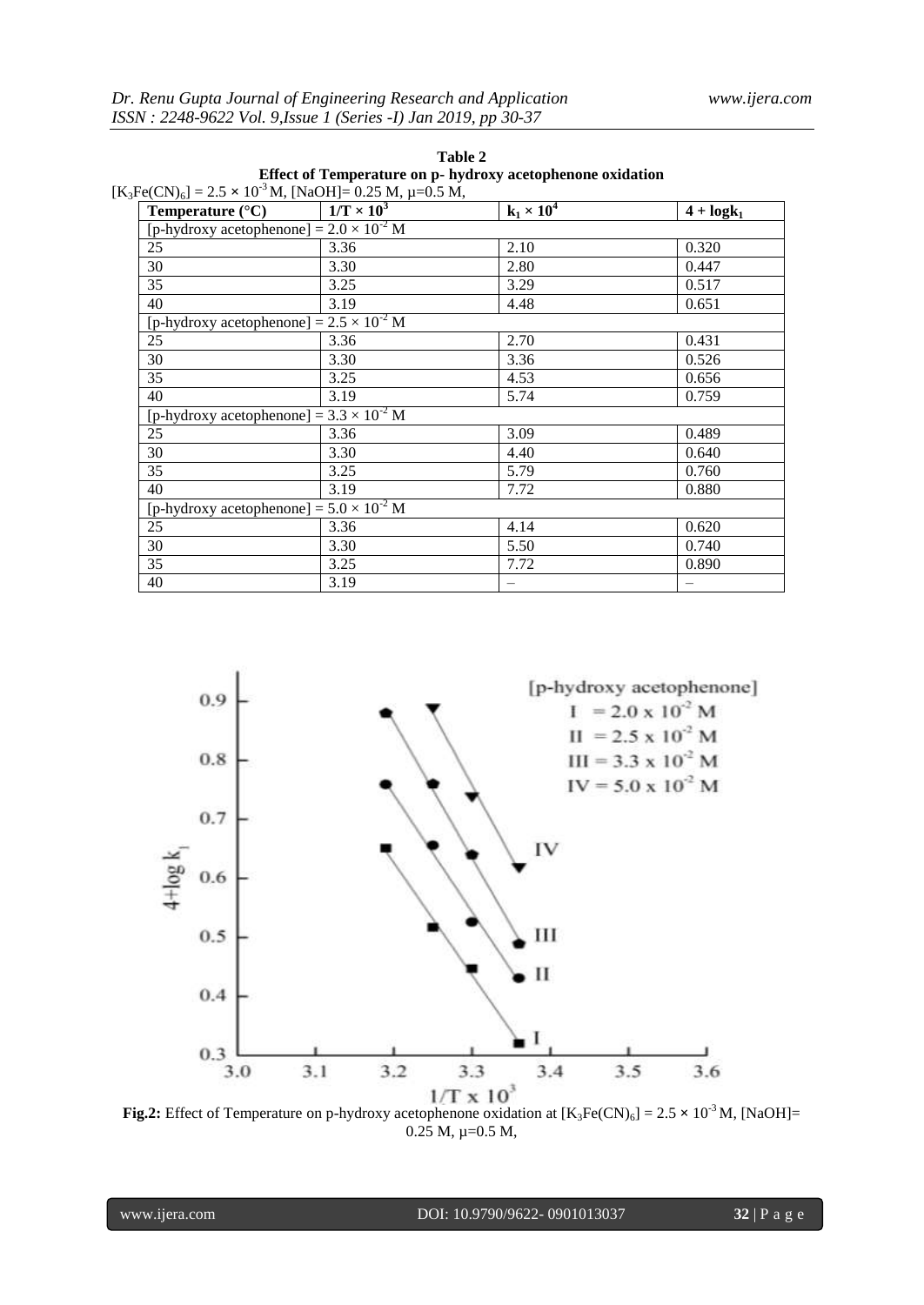| Table 3 |                                                           |
|---------|-----------------------------------------------------------|
|         | Effect of Temperature on m-hydroxy acetophenone oxidation |

|                           | $[K_3Fe(CN)_6] = 1.0 \times 10^{-3} M$ , [NaOH]= 0.1 M, $\mu$ =0.2 M |                   |               |
|---------------------------|----------------------------------------------------------------------|-------------------|---------------|
| Temperature $(^{\circ}C)$ | $1/T \times 10^3$                                                    | $k_1 \times 10^4$ | $4 + log k_1$ |
|                           | [m-hydroxy acetophenone] $= 0.83 \times 10^{-2}$ M                   |                   |               |
| 25                        | 3.36                                                                 | 1.69              | 0.227         |
| 30                        | 3.30                                                                 | 2.41              | 0.382         |
| 35                        | 3.25                                                                 | 3.44              | 0.537         |
| 40                        | 3.19                                                                 | 4.69              | 0.672         |
|                           | [m-hydroxy acetophenone] = $0.91 \times \overline{10^{-2} M}$        |                   |               |
| 25                        | 3.36                                                                 | 1.90              | 0.278         |
| 30                        | 3.30                                                                 | 2.68              | 0.428         |
| 35                        | 3.25                                                                 | 3.65              | 0.562         |
| 40                        | 3.19                                                                 | 5.76              | 0.713         |
|                           | [m-hydroxy acetophenone] = $1.00 \times 10^{-2}$ M                   |                   |               |
| 25                        | 3.36                                                                 | 2.12              | 0.326         |
| 30                        | 3.30                                                                 | 2.82              | 0.45          |
| 35                        | 3.25                                                                 | 4.07              | 0.609         |
| 40                        | 3.19                                                                 | 5.47              | 0.738         |
|                           | [m-hydroxy acetophenone] = $1.11 \times 10^{-2}$ M                   |                   |               |
| 25                        | 3.36                                                                 | 2.34              | 0.369         |
| 30                        | 3.30                                                                 | 3.17              | 0.501         |
| 35                        | 3.25                                                                 | 4.48              | 0.651         |
| 40                        | 3.19                                                                 | 6.23              | 0.795         |



0.1 M, µ=0.2 M,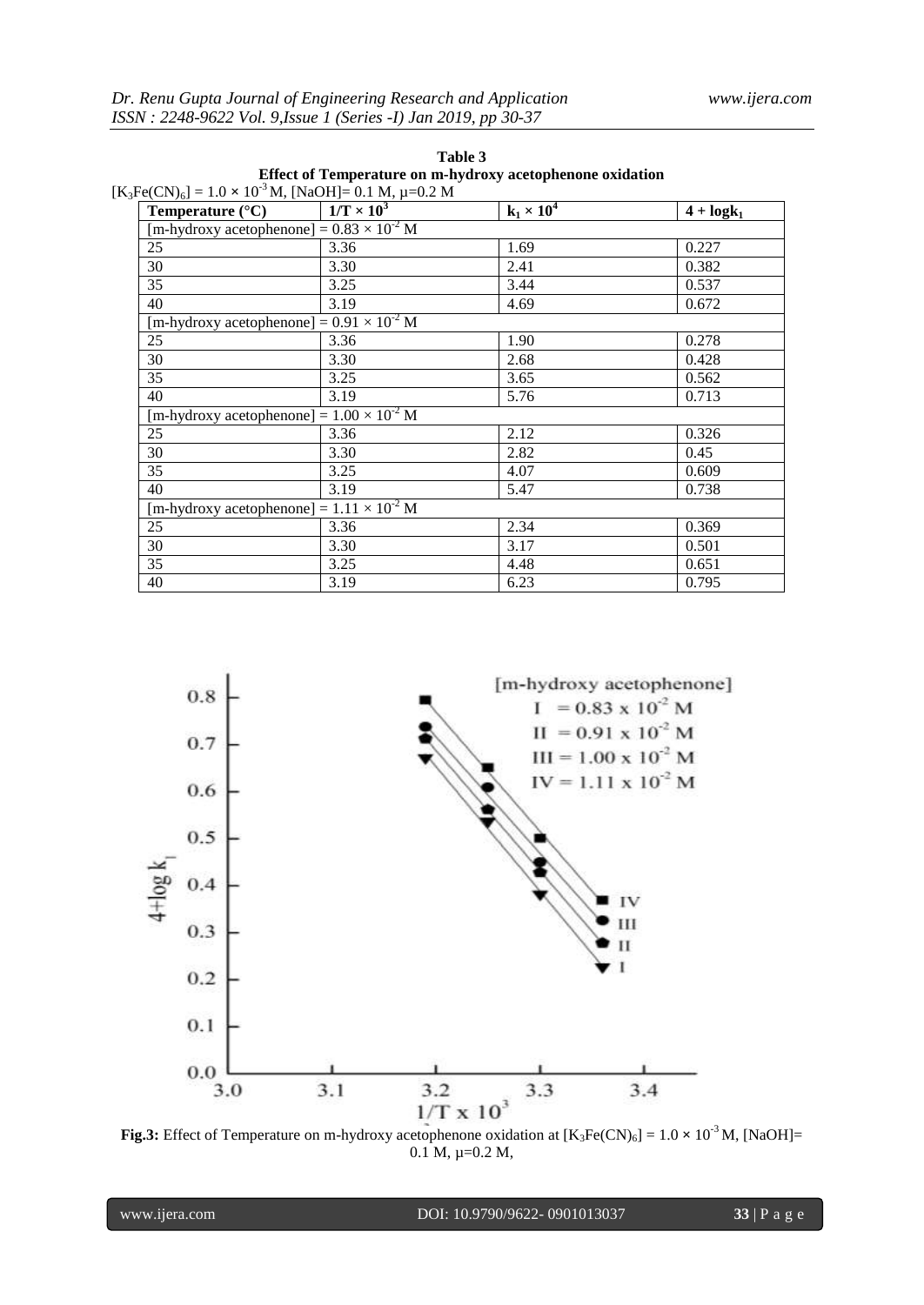| Table 4                                                   |
|-----------------------------------------------------------|
| Effect of Temperature on p-methoxy acetophenone oxidation |

 $[K_3Fe(CN)_6] = 2.5 \times 10^{-3}$  M, [NaOH]= 0.20 M, [Methanol] = 20% (v/V),  $\mu$ =0.5 M

| Temperature $(^{\circ}C)$                          | $1/T \times 10^3$ | $k_1 \times 10^4$ | $4 + log k_1$ |
|----------------------------------------------------|-------------------|-------------------|---------------|
| [p-methoxy acetophenone] = $2.00 \times 10^{-2}$ M |                   |                   |               |
| 25                                                 | 3.36              | 4.61              | 0.664         |
| 30                                                 | 3.30              | 6.36              | 0.803         |
| 35                                                 | 3.25              | 8.43              | 0.926         |
| 40                                                 | 3.19              |                   |               |
| [p-methoxy acetophenone] = $1.66 \times 10^{-2}$ M |                   |                   |               |
| 25                                                 | 3.36              | 3.70              | 0.568         |
| 30                                                 | 3.30              | 5.40              | 0.732         |
| 35                                                 | 3.25              | 7.10              | 0.851         |
| 40                                                 | 3.19              |                   |               |
| [p-methoxy acetophenone] $= 1.43 \times 10^{-2}$ M |                   |                   |               |
| 25                                                 | 3.36              | 3.30              | 0.519         |
| 30                                                 | 3.30              | 4.57              | 0.659         |
| 35                                                 | 3.25              | 6.10              | 0.785         |
| 40                                                 | 3.19              | 8.52              | 0.930         |
| [p-methoxy acetophenone] = $1.25 \times 10^{-2}$ M |                   |                   |               |
| 25                                                 | 3.36              | 2.90              | 0.462         |
| 30                                                 | 3.30              | 4.01              | 0.603         |
| 35                                                 | 3.25              | 5.41              | 0.733         |
| 40                                                 | 3.19              | 7.55              | 0.878         |



0.2 M, [Methanol] = 20% (v/V),  $\mu$ =0.5 M,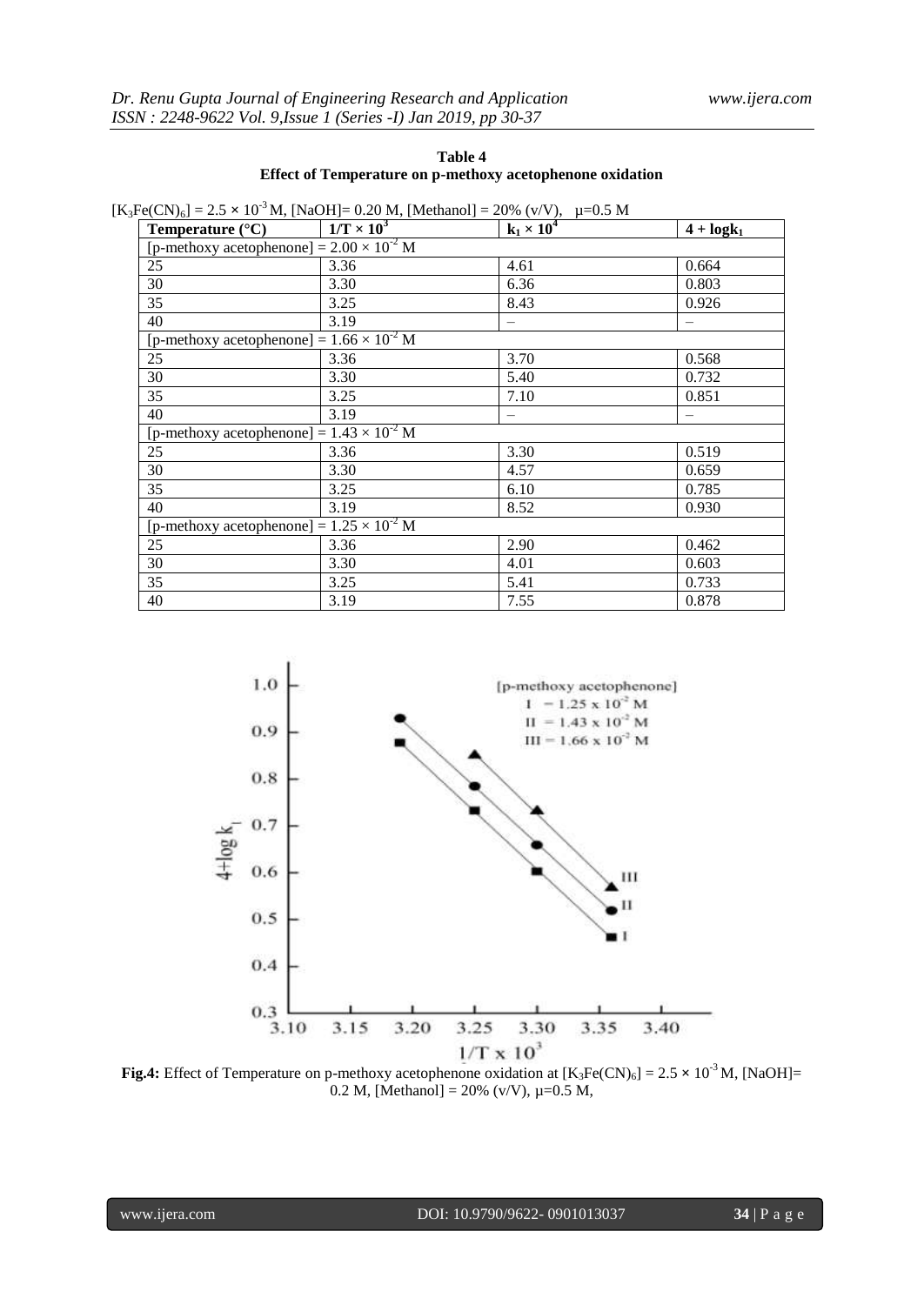# **Table 5 Effect of Temperature on [p- bromo acetophenone ] oxidation**

 $[K_3Fe(CN)_6] = 2.0 \times 10^{-3} M$ , [NaOH] = 0.167 M, [Methanol] = 30% (v/V),  $\mu$ =0.4 M

| Temperature $(^{\circ}C)$                        | $1/T \times 10^3$                                | $k_1 \times 10^4$ | $4 + log k_1$ |  |  |  |
|--------------------------------------------------|--------------------------------------------------|-------------------|---------------|--|--|--|
|                                                  | [p-bromo acetophenone] = $1.67 \times 10^{-2}$ M |                   |               |  |  |  |
| 25                                               | 3.36                                             | 2.54              | 0.405         |  |  |  |
| 30                                               | 3.30                                             | 4.35              | 0.638         |  |  |  |
| 35                                               | 3.25                                             | 6.51              | 0.814         |  |  |  |
| 40                                               | 3.19                                             |                   |               |  |  |  |
| [p-bromo acetophenone] = $1.43 \times 10^{-2}$ M |                                                  |                   |               |  |  |  |
| 25                                               | 3.36                                             | 2.17              | 0.336         |  |  |  |
| 30                                               | 3.30                                             | 3.68              | 0.566         |  |  |  |
| 35                                               | 3.25                                             | 5.55              | 0.744         |  |  |  |
| 40                                               | 3.19                                             |                   |               |  |  |  |
| [p-bromo acetophenone] = $1.25 \times 10^{-2}$ M |                                                  |                   |               |  |  |  |
| 25                                               | 3.36                                             | 1.96              | 0.292         |  |  |  |
| 30                                               | 3.30                                             | 3.14              | 0.497         |  |  |  |
| 35                                               | 3.25                                             | 4.68              | 0.670         |  |  |  |
| 40                                               | 3.19                                             | 6.87              | 0.837         |  |  |  |
| [p-bromo acetophenone] = $1.11 \times 10^{-2}$ M |                                                  |                   |               |  |  |  |
| 25                                               | 3.36                                             | 1.64              | 0.215         |  |  |  |
| 30                                               | 3.30                                             | 2.78              | 0.444         |  |  |  |
| 35                                               | 3.25                                             | 4.26              | 0.629         |  |  |  |
| 40                                               | 3.19                                             | 6.47              | 0.811         |  |  |  |



**Fig.5:** Effect of Temperature on p-bromo acetophenone oxidation at  $[K_3Fe(CN)_6] = 2.0 \times 10^{-3}$  M, [NaOH]= 0.167 M, [Methanol] = 30% (v/V),  $\mu$ =0.4 M,

|                                                   |  | Table 6 |  |  |
|---------------------------------------------------|--|---------|--|--|
| <b>Showing the Values of Energy of Activation</b> |  |         |  |  |

| Acetophenones |       | Value of E <sub>2</sub> obtained from curves |       |       |       |
|---------------|-------|----------------------------------------------|-------|-------|-------|
|               |       |                                              | Ш     | П     |       |
| o-hydroxy     | 47.90 | 58.20                                        | 57.40 | 66.99 | 57.60 |
| p-hydroxy     | 36.44 | 37.95                                        | 44.17 | 46.68 | 41.31 |
| m-hydroxy     | 50.83 | 49.15                                        | 47.54 | 48.71 | 49.00 |
| p-methoxy     | 47.06 | 48.40                                        | 49.34 |       | 48.26 |
| p-bromo       | 61.74 | 71.06                                        | 71.27 |       | 68.02 |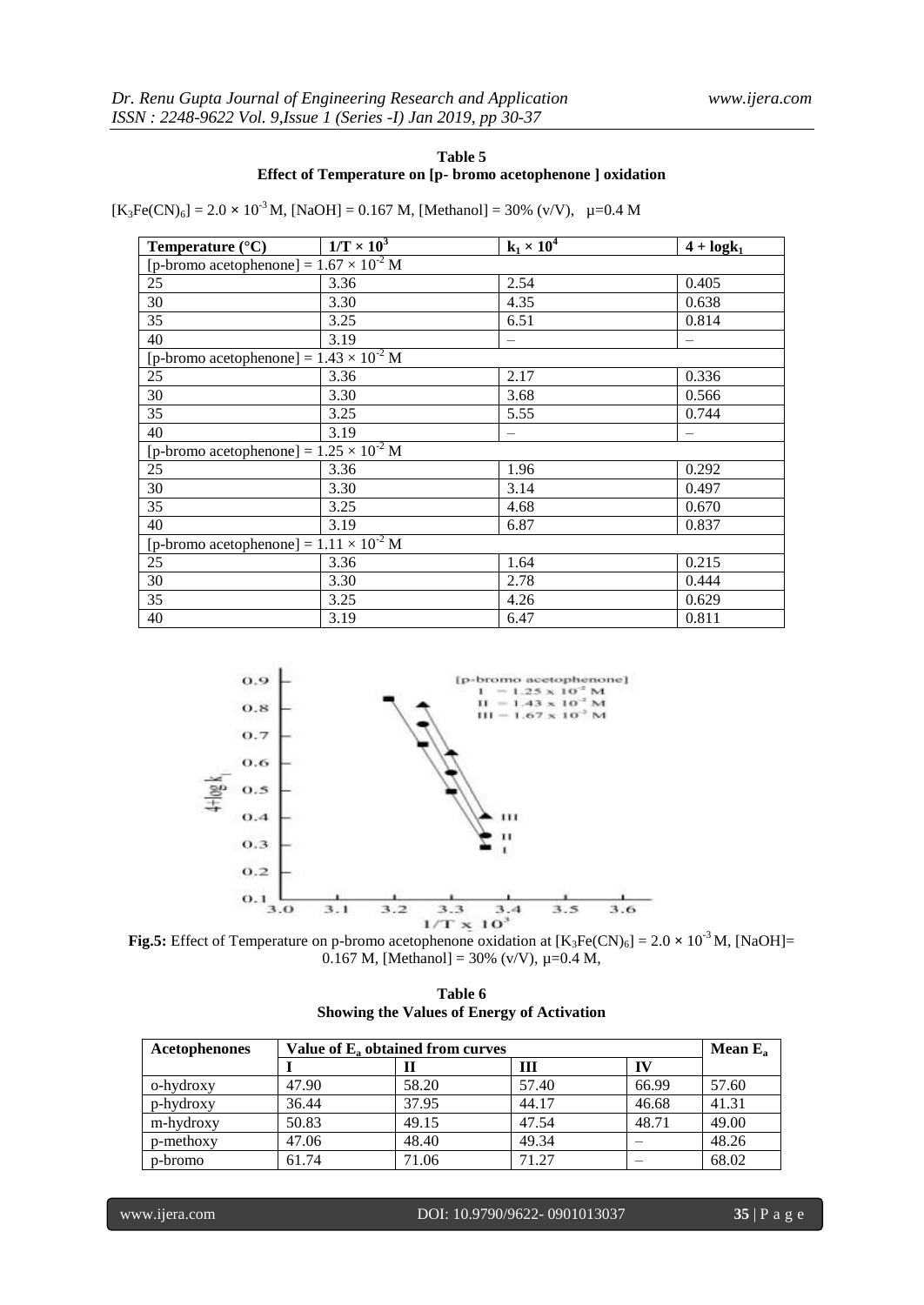# **Calculation of Activation Parameters-**

Thermodynamically relationship between specific rate constant and entropy of activation is expressed as -  $\mu = \frac{1}{\sqrt{2}}$ 

$$
K_r = K_b \text{ T/h. } e \Delta S^{\#}/R \text{ .} e^- \Delta H^{\#}/RT
$$
 (Eyring Equation)

Where k is the Boltzman constant and h is the Planck's constant. From the above equation entropy of activation  $\Delta S^*$  can be calculated.  $\Delta H^*$ is calculated by the equation

$$
\Delta H^{\#} = E_a - RT
$$

The value of  $k_r$  in terms of mole<sup>-2</sup> lit<sup>2</sup> sec<sup>-1</sup> in the present case are obtained by

$$
K_r = k_1 / [Aceto] [O H^-]
$$

With the help of the above equations the thermodynamic parameters have been evaluated and are listed below in Table (7, 8):

| <b>Activation Parameters at 30°C</b> |                        |                        |                        |                        |                        |  |
|--------------------------------------|------------------------|------------------------|------------------------|------------------------|------------------------|--|
| <b>Activation</b>                    | o-hydroxy              | p-hydroxy              | m-hydroxy              | p-methoxy              | p-bromo                |  |
| <b>Parameters</b>                    | acetophenone           | acetophenone           | acetophenone           | acetophenone           | acetophenone           |  |
| (Units)                              |                        |                        |                        |                        |                        |  |
| $k_r \times 10^2$                    | 4.48                   | 5.61                   | 28.20                  | 12.72                  | 15.80                  |  |
| $(Mole^{-2}l^2s^-$                   |                        |                        |                        |                        |                        |  |
|                                      |                        |                        |                        |                        |                        |  |
| $E_{a}$                              | 57.60                  | 41.31                  | 49.05                  | 48.26                  | 68.02                  |  |
| $(kJ \text{ mole}^{-1})$             |                        |                        |                        |                        |                        |  |
| $k$ "                                | $7.06 \times 10^{-15}$ | $8.80 \times 10^{-15}$ | $4.40 \times 10^{-12}$ | $2.00 \times 10^{-14}$ | $2.49 \times 10^{-14}$ |  |
| $(Mole^{-2}l^{2}s^{-1})$             |                        |                        |                        |                        |                        |  |
|                                      |                        |                        |                        |                        |                        |  |
| $\Box$ $H^{\sharp}$                  | 55.08                  | 38.79                  | 46.53                  | 45.74                  | 65.50                  |  |
| $(kJ \text{ mole}^{-1})$             |                        |                        |                        |                        |                        |  |
| $\Box$ $S^*$                         | $-142.83$              | $-141.08$              | $-63.92$               | $-111.34$              | $-44.22$               |  |
| $(JK^{-1}mol^{-1})$                  |                        |                        |                        |                        |                        |  |
| $\Box$ F#                            | 98.36                  | 81.54                  | 65.90                  | 79.48                  | 78.90                  |  |
| $(kJ \text{ mole}^{-1})$             |                        |                        |                        |                        |                        |  |

**Table 7**

| Table 8                  |                                                             |                        |                                            |                        |                       |  |  |
|--------------------------|-------------------------------------------------------------|------------------------|--------------------------------------------|------------------------|-----------------------|--|--|
|                          |                                                             |                        | Activation Parameters At 35 <sup>o</sup> C |                        |                       |  |  |
| <b>Activation</b>        | o-hydroxy<br>m-hydroxy<br>p-methoxy<br>p-hydroxy<br>p-bromo |                        |                                            |                        |                       |  |  |
| <b>Parameters</b>        | acetophenone                                                | acetophenone           | acetophenone                               | acetophenone           | acetophenone          |  |  |
| (Units)                  |                                                             |                        |                                            |                        |                       |  |  |
| $k_r \times 10^2$        | 6.10                                                        | 6.58                   | 40.70                                      | 16.86                  | 23.44                 |  |  |
| $(Mole^{-2}l^{2}s^{-1})$ |                                                             |                        |                                            |                        |                       |  |  |
|                          |                                                             |                        |                                            |                        |                       |  |  |
| $E_a$                    | 57.60                                                       | 41.31                  | 49.05                                      | 48.26                  | 68.02                 |  |  |
| $(kJ \text{ mole}^{-1})$ |                                                             |                        |                                            |                        |                       |  |  |
| $k$ "                    | $9.0 \overline{x10^{-16}}$                                  | $1.01 \times 10^{-16}$ | $6.\overline{1x} 10^{-14}$                 | $2.61 \times 10^{-14}$ | $3.6 \times 10^{-14}$ |  |  |
| $(Mole^{-2}l^{2}s^{-1})$ |                                                             |                        |                                            |                        |                       |  |  |
|                          |                                                             |                        |                                            |                        |                       |  |  |
| $\Box$ H                 | 55.04                                                       | 38.75                  | 46.96                                      | 45.70                  | 65.45                 |  |  |
| $(kJ \text{ mole}^{-1})$ |                                                             |                        |                                            |                        |                       |  |  |
| $\Box$ $S^*$             | $-109.44$                                                   | $-180.50$              | $-102.17$                                  | $-111.80$              | $-44.96$              |  |  |
| $(JK^{-1}mol^{-1})$      |                                                             |                        |                                            |                        |                       |  |  |
| $\Box$ F#                | 88.75                                                       | 94.35                  | 77.96                                      | 80.14                  | 79.31                 |  |  |
| $(kJ \text{ mole}^{-1})$ |                                                             |                        |                                            |                        |                       |  |  |

In the present case negative entropy of activation has been obtained which shows that activated complex becomes much more polarized and highly solvated in the later stage than earlier stage of complex formed by the interaction of reactants

which leads to a decrease in entropy of activation for all five acetophenones.